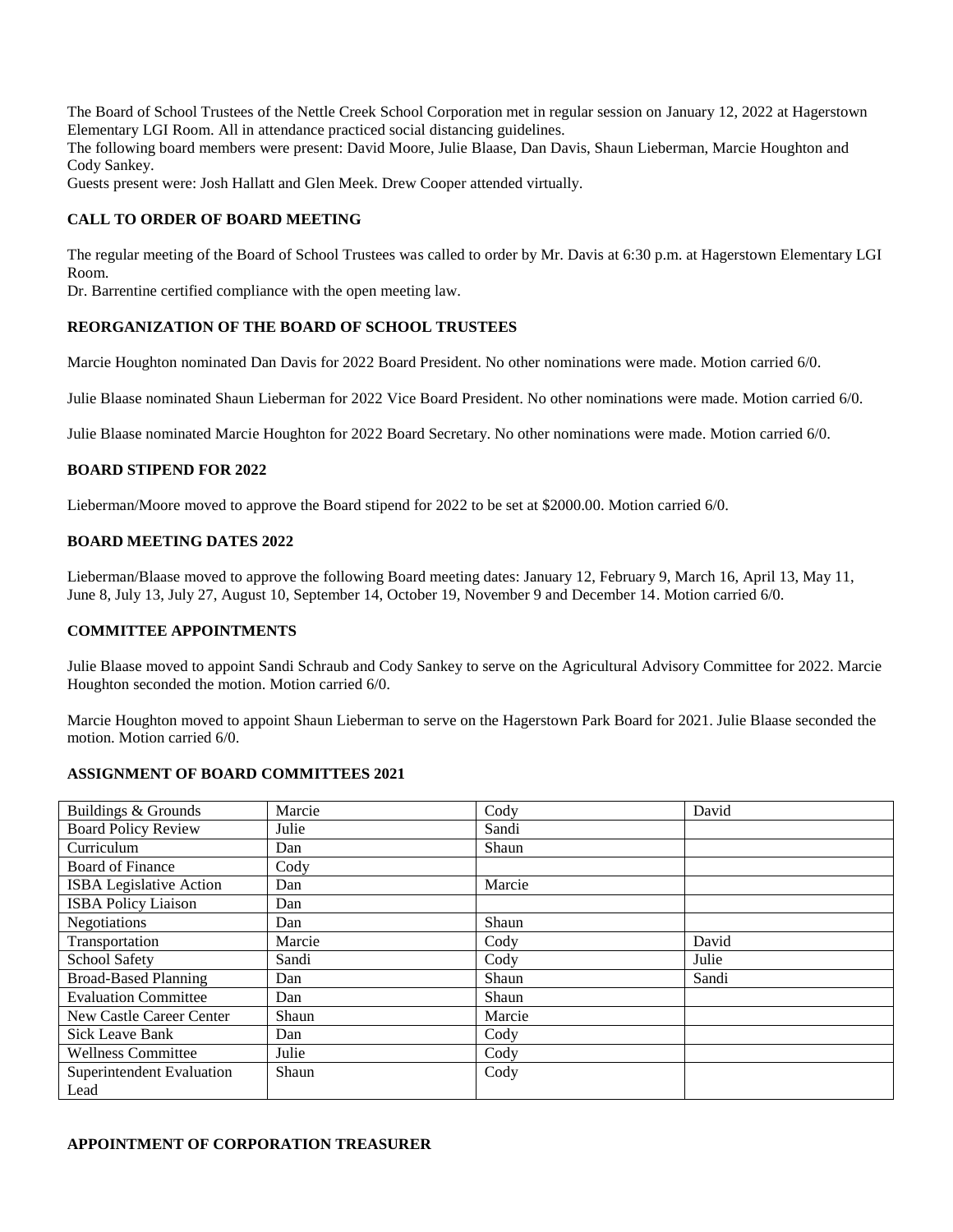Lieberman/Moore moved to approve Drew Cooper as the Corporation Treasurer. Motion carried 6/0.

# **APPOINTMENT OF CORPORATOIN ATTORNEY**

Houghton/Sankey moved to approve Ron Cross of BBKCC Attorneys as the Corporation Attorney. Motion carried 6/0.

# **APPROVAL OF BOARD MEETING MINUTES**

Blaase/Lieberman moved to approve the December 8, 2021 Board Meeting and Executive Session Minutes. Motion carried 6/0.

### **SUPERINTENDENT'S SPOTLIGHT**

Dr. Barrentine recognized Mrs. Sarah Buroker for completing her IASBO Human Resource Specialist Certification.

#### **FINANCIAL ITEMS**

Lieberman/Blaase moved to approve Payroll totaling \$560,470.60 and claims totaling \$1,553,132.87. Motion carried 6/0.

# **RESOLUTIONS**

Lieberman/Blaase moved to approve the Resolution Authorizing Deposit of Interest Accrued. Motion carried 6/0.

Blaase/Lieberman moved to approve the Income Tax Resolution. Motion carried 6/0.

Sankey/Lieberman moved to approve the Education Fund transfers to Operations Fund Resolution. Motion carried 6/0.

#### **SCHOOL NEWS**

Mr. Hallatt stated Mrs. Arnold is meeting with seniors to ensure they are on track to graduate. The High School is beginning the 2022-2023 schedules. Winter Sports are in full swing with Spring Sports beginning their conditioning.

Mrs. Hokey was unable to attend. Dr. Barrentine shared the Elementary news. Mentor teachers are following up from observations and giving weekly support to teachers. The Elementary also have ten new students, a net of 5 due to others moving out of the district.

Dr. Barrentine is eager to begin work with Whisenhunt. They will be the ones completing the bond construction work. We plan to put an elevator in at the High School, a new secure entrance, new exterior doors and new bleachers. HVAC work will be completed at the Elementary. We plan to do some paving at the Transportation building and the track, build a permanent band tower and purchase new hurdles for the track program.

Dr. Barrentine shared that the 2<sup>nd</sup> Annual Tiger Golf Challenger will be May  $22<sup>nd</sup>$  at 9 am at Hartley Hills. We are limiting it to 16 teams this year. You can sponsor a hole, get a team together, or donate to the cause. All proceeds goes to fund the teacher and staff banquet recognizing everyone for their hard work.

# **PERSONNEL ITEMS**

Houghton/Moore moved to approve the following personnel items:

| Tammy Andis                                                                       | <b>Instructional Interventionist</b> | $$12.37/hr$ (up to 29 hrs/wk) |  |  |
|-----------------------------------------------------------------------------------|--------------------------------------|-------------------------------|--|--|
| <b>Nathan Barnes</b>                                                              | Substitute Teacher                   | \$80.00 per day               |  |  |
| Jessica Driskill                                                                  | Substitute Teacher                   | \$80.00 per day               |  |  |
| Kayla Nunley                                                                      | Substitute Teacher                   | \$80.00 per day               |  |  |
| Kayla Nunley                                                                      | Daycare Substitute                   | $$12.37/hr$ (as needed)       |  |  |
| <b>Ashley Miller</b>                                                              | Clinic Assistant                     | \$14.01/hr (up to 29 hrs/wk)  |  |  |
| Tammy Andis resignation as Success Coach at HJSHS                                 |                                      |                               |  |  |
| Ashley Miller resignation as Instructional Assistant (effective February 4. 2022) |                                      |                               |  |  |
| Donna Mathews retirement (effective at the end of the 2021-2022 school year)      |                                      |                               |  |  |
| Debbie Hollenberg retirement (effective at the end of the 2021-2022 school year)  |                                      |                               |  |  |

Motion carried 6/0.